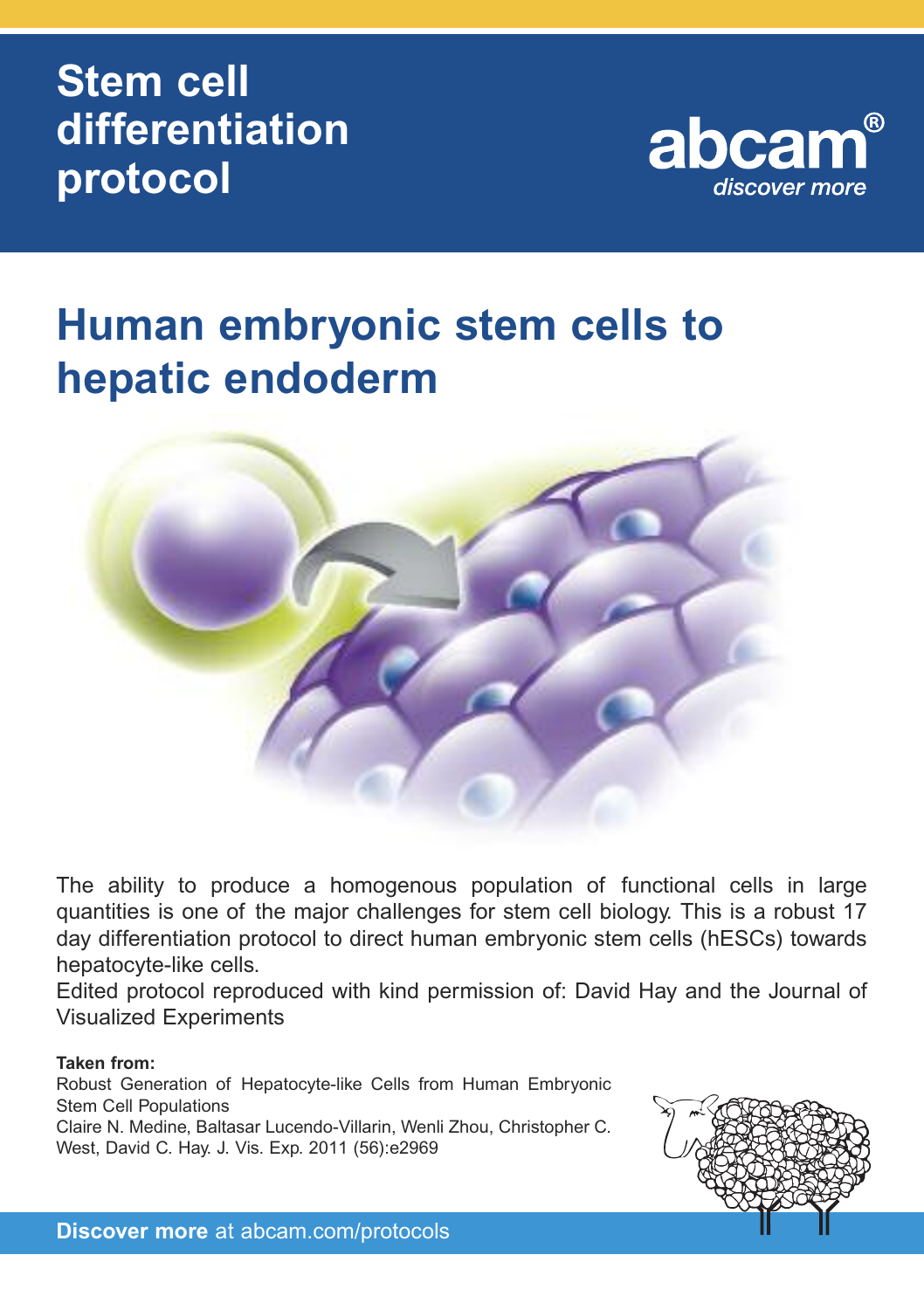### **Section 1 Initial preparation of all chemical stocks and coating of culture plasticware**

**All steps to be carried out in a tissue culture hood under aseptic conditions.**

### **1. Preparation of human basic Fibroblast Growth Factor (hbFGF)**

- 1.1. Prepare 10% BSA solution in PBS and filter through a 0.22 μm filter.
- 1.2. From the 10% BSA solution prepare a 0.2% BSA solution.
- 1.3. Add 10 ml 0.2% BSA solution/100 μg hbFGF.
- 1.4. Pre-wet a 0.22 μm filter by filtering 5 ml 10% BSA solution through the filter. Discard the 10 ml BSA wash.
- 1.5. Filter the hbFGF through the pre-washed filter.
- 1.6. Aliquot the hbFGF in sterile Eppendorf tubes and store at -20°C.

### **2. Preparation of Human Activin A Stock Solution**

- 2.1. Add 1 ml of 0.2% BSA into a syringe and pre-wet the filter.
- 2.2. Dilute the Activin A in 0.2% BSA to a stock concentration of 100 μg/ml.
- 2.3. Filter the Activin A solution and aliquot in sterile Eppendorf tubes, and store at -20°C.

### **3. Preparation of Mouse Wnt3a Stock Solution**

- 3.1. Add 200 μl of PBS to a 2 μg vial of Wnt3a to a stock concentration of 10 μg/ml.
- 3.2. Aliquot in sterile Eppendorf tubes and store at -20°C.

### **4. Preparation of human Hepatocyte Growth Factor (HGF) Stock Solution (1000X)**

- 4.1. Dilute the HGF in PBS to a stock concentration of 10 μg/ml.
- 4.2. Filter the HGF solution and aliquot in sterile Eppendorf tubes, and store at -20°C.

### **5. Preparation of Oncostatin M (OSM) Stock Solution (1000X)**

- 5.1. Dilute the OSM in PBS to a stock concentration of 20 μg/ml.
- 5.2. Filter the OSM solution and aliquot in sterile Eppendorf tubes, and store at -20°C.

### **6. Coating of culture plasticware with Matrigel**

- 6.1. Thaw the 10 ml stock bottle of Matrigel overnight at 4°C on ice and then add 10 ml of KO-DMEM (Knock Out-DMEM). Mix well using chilled pipettes and store 1 ml aliquots at -20°C.
- 6.2. Thaw an aliquot of Matrigel at 4°C for at least 2 hours or overnight to avoid the formation of a gel.
- 6.3. Add 5 ml of cold KO-DMEM to the Matrigel, mix well with a pipette.
- 6.4. Make up to 15 ml with cold KO-DMEM and mix using a pipette.
- 6.5. Add Matrigel to the plate or flask to be coated (see table below)

### **Recommended volumes of Matrigel for coating typical plasticware for hESC culture:**

| Plate / Flask | <b>Volume / Well or Flask</b> |
|---------------|-------------------------------|
| 12 well plate | 0.5 ml per well               |
| 6 well plate  | 1 ml per well                 |
| $25cm2$ plate | 2 ml per flask                |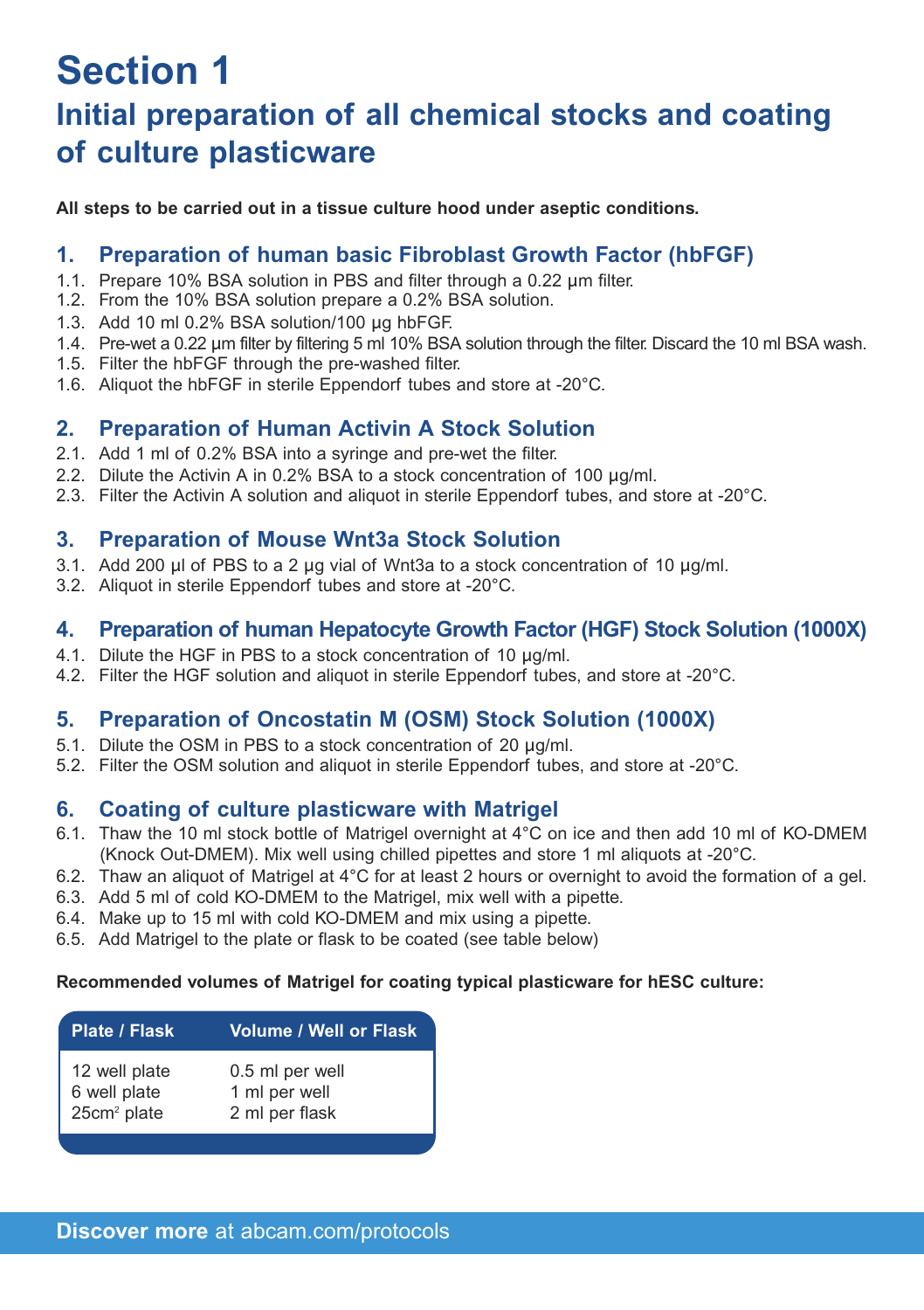- 6.6. Incubate the coated plate or flask overnight at 4°C or room temperature for 1 hour before use.
- 6.7. Plates or flasks which have been coated with Matrigel can be stored at 4˚C for up to 1 week. They should be clearly labelled with the date they were coated. Discard any plates or flasks not used within one week.

(a). Before use allow the coated culture container to come up to room temperature inside a tissue culture hood.

(b). Immediately prior to use aspirate the Matrigel and add the cell suspension to the well or flask.

### **Section 2 Preparation of media for differentiation of hESCs to hepatic endoderm**

**All media preparation should be carried out in a tissue culture hood under aseptic conditions.**

### **1. Preparation of RPMI:B27 priming medium for endoderm differentiation**

- 1.1. For RPMI-B27 medium, mix RPMI 1640 (500 ml) and B27 (50x, 10 ml).
- 1.2. Swirl to mix components.
- 1.3. Add all components to a filter unit and filter under vacuum, store at 4°C.

### **2. Preparation of SR-DMSO medium for hepatocyte differentiation**

- 2.1. For SR-DMSO medium, mix 80% KO-DMEM, 20% Knock Out Serum Replacement medium (KO-SR), 0.5% L-glutamine, 1% non-essential amino acids, 0.1 mM β-Mercaptoethanol and 1% DMSO.
- 2.2. Filter the solution under vacuum, store at 4°C and aliquot and store at -20°C if required.
- 2.3. Use 4 ml per well of a 6-well plate, and 6 ml per T25 flask.

### **3. Preparation of L15 maturation medium for hepatocyte maturation**

- 3.1. For L-15 medium, mix 500 ml Leibovitz L-15 medium, tryptose phosphate broth (final concentration 8.3%), heat inactivated foetal bovine serum (final concentration 8.3%), 10 μM hydrocortisone 21 hemisuccinate, 1 μM Insulin (bovine pancreas), 1% L-Glutamine, 0.2% ascorbic acid.
- 3.2. Filter the solution under vacuum, store at 4°C and aliquot and store at -20°C if required.

### **4. Preparation of final RPMI:B27 priming medium**

- 4.1. Dispense the required volume of priming medium for the experiment (1 ml per well of a 6-well plate, and 2 ml per T25 flask).
- 4.2. Add Activin A to a final concentration of 100 ng/ml.
- 4.3. Add recombinant Wnt3a to a final concentration of 50 ng/ml.
- 4.4. Mix well and the media is now ready for use.
- 4.5. This final media should be made up fresh each day.

### **5. Preparation of final L-15 maturation medium**

- 5.1. Dispense the required volume of L-15 medium for the experiment (4 ml per well of a 6-well plate, and 6 ml per T25 flask).
- 5.2. Add HGF to a final concentration of 10 ng/ml.
- 5.3. Add OSM to a final concentration of 20 ng/ml.
- 5.4. Mix well and the media is now ready for use.
- 5.5. This final media should be made up fresh each day.